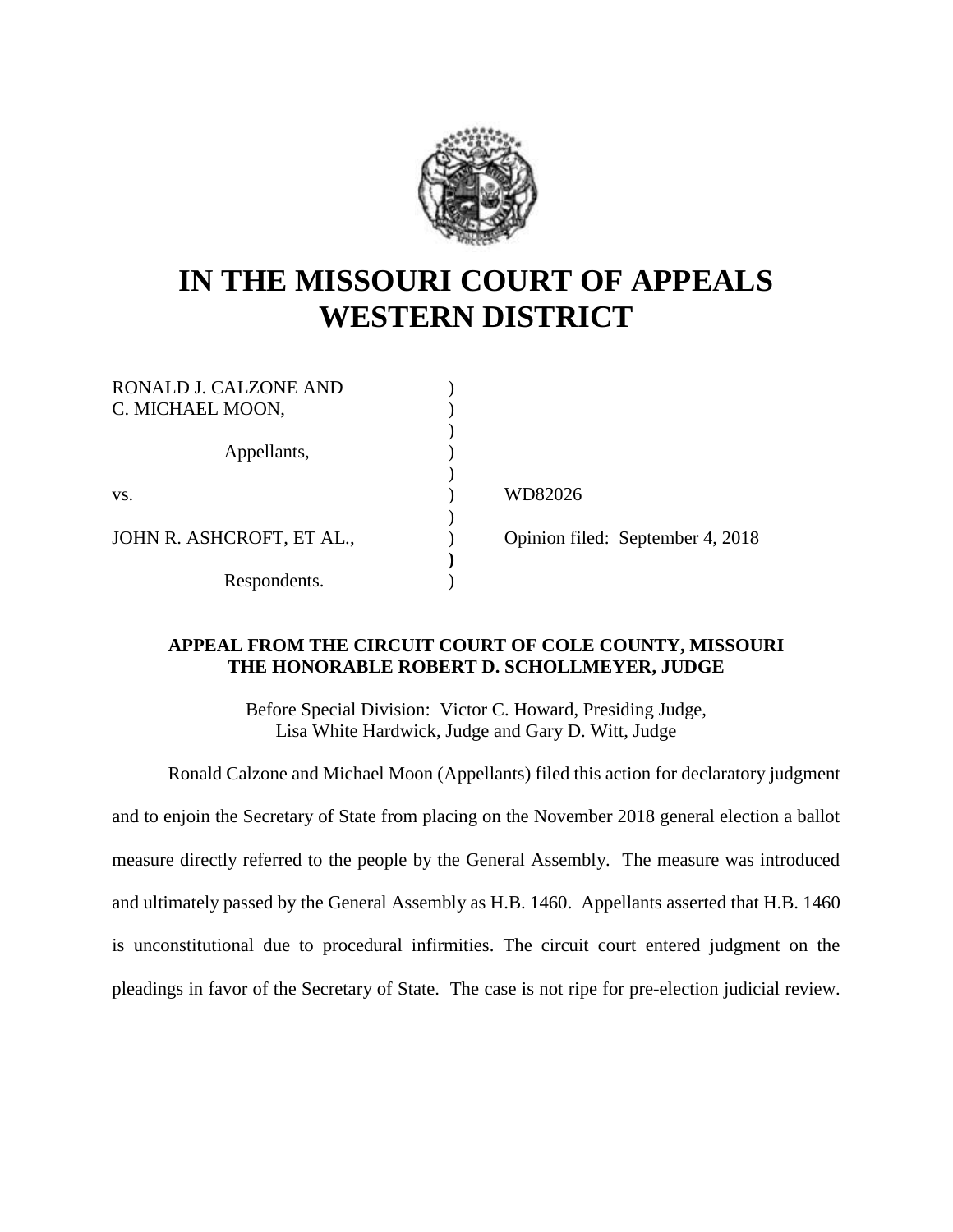Pursuant to Rule 84.14,<sup>1</sup> this court issues the judgment that the trial court should have entered and dismisses the petition without prejudice.

## **Background**

H.B. 1460 was first introduced and read in the Missouri House of Representatives on January 3, 2018, as a bill with the title, "AN ACT To repeal section 143.121, RSMo, and to enact in lieu thereof one new section relating to a tax deduction for certain Olympic athletes." On May 18, 2018, the Missouri Senate third read and passed Senate Substitute 2 for H.B. 1460. The same day, the Missouri House truly agreed and finally passed Senate Substitute 2 for H.B. 1460. When H.B. 1460 was finally passed, its title was, "AN ACT To repeal sections 142.803 and 143.121, RSMo, and to enact in lieu thereof three new sections relating to state revenues, with a referendum clause." The Speaker of the House and Pro Tem of the Senate signed H.B. 1460 on May 30, 2018, and H.B. 1460 was delivered to the Secretary of State's Office that day. The General Assembly included an official ballot title, including a summary statement and fiscal note summary. On June 1, 2018, the Secretary of State certified the General Assembly's official ballot title.

Appellants filed this lawsuit against the Secretary of State and others on July 2, 2018. They claimed that H.B. 1460 violates the Missouri Constitution's original purpose, single-subject, and clear-title requirements in Article III, sections 21 and 23 of the Missouri Constitution. They also claimed Article III, sections 21 and 23 were violated when H.B. 1460's title was changed during the amendment process. SaferMO.com, a political action committee and supporter of the ballot measure, and its treasurer, Terry Briggs, filed a motion to intervene, and the trial court sustained

 $\overline{a}$ 

<sup>&</sup>lt;sup>1</sup> "The appellate court shall award a new trial or partial new trial, reverse or affirm the judgment or order of the trial court, in whole or in part, or give such judgment as the court ought to give. Unless justice otherwise requires, the court shall dispose finally of the case." Rule 84.14.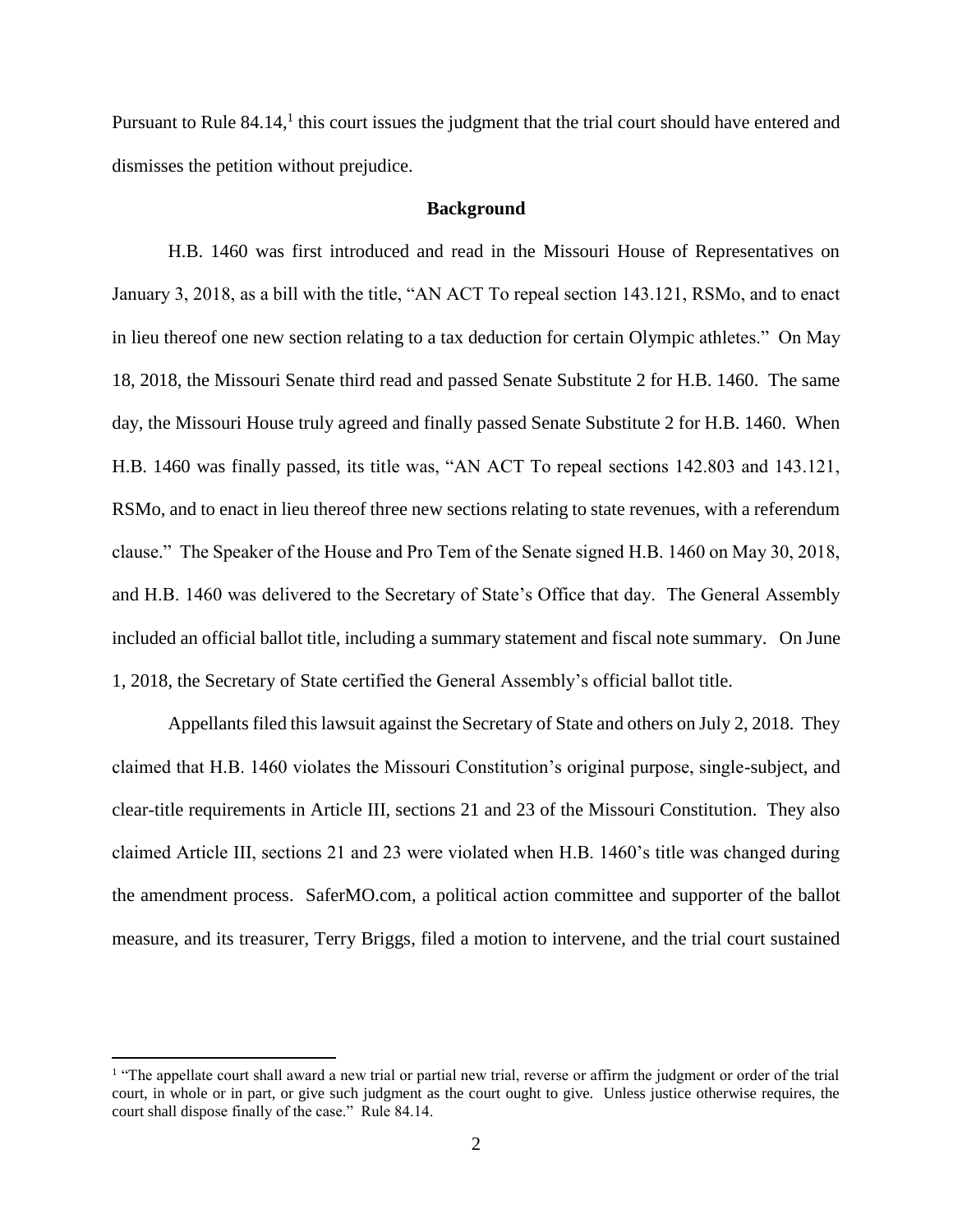the motion. The Secretary and other defendants filed a motion to dismiss based on ripeness or, in the alternative, motion for judgment on the pleadings.

Following written and oral arguments of the parties, the circuit court entered judgment in favor of the Secretary of State and other defendants. It found that the case is ripe and that H.B. 1460 does not clearly and undoubtedly violate article III, sections 21 and 23. This appeal by Appellants followed.

## **Ripeness**

Before addressing Appellants' claims that H.B. 1460 violates article III, sections 21 and 23, this court must determine whether the issues present a justiciable controversy. Ripeness, like standing, is an element of justiciability. *Schweich v. Nixon*, 408 S.W.3d 769, 773-74 (Mo. banc 2013). A case is ripe if "the parties' dispute is developed sufficiently to allow the court to make an accurate determination of the facts, to resolve a conflict that is presently existing, and to grant specific relief of a conclusive character." *Id.* at 774 (internal quotes and citation omitted). "A court cannot render a declaratory judgment unless the petition presents a controversy ripe for judicial determination." *Id.*

Missouri courts recognize and follow a general rule against pre-election judicial review concerning the substantive legality of ballot measures. *Manz v. Prairie Township Fire Protection Bd.*, 463 S.W.3d 831, 835 (Mo. App. W.D. 2015); *State ex rel. Hazelwood Yellow Ribbon Comm. v. Klos*, 35 S.W.3d 457, 468 (Mo. App. E.D. 2000). The rationale for such rule is that because the election might result in the proposed measure being voted down, no justiciable controversy ripe for adjudication exists unless and until the measure is approved and becomes law. *Klos*, 35 S.W.3d at 468 (citing *State ex rel. Trotter v. Cirtin*, 941 S.W.2d 498, 500 (Mo. banc 1997), and other cases). "Courts do not sit in judgment on the wisdom or folly of proposals. Neither will courts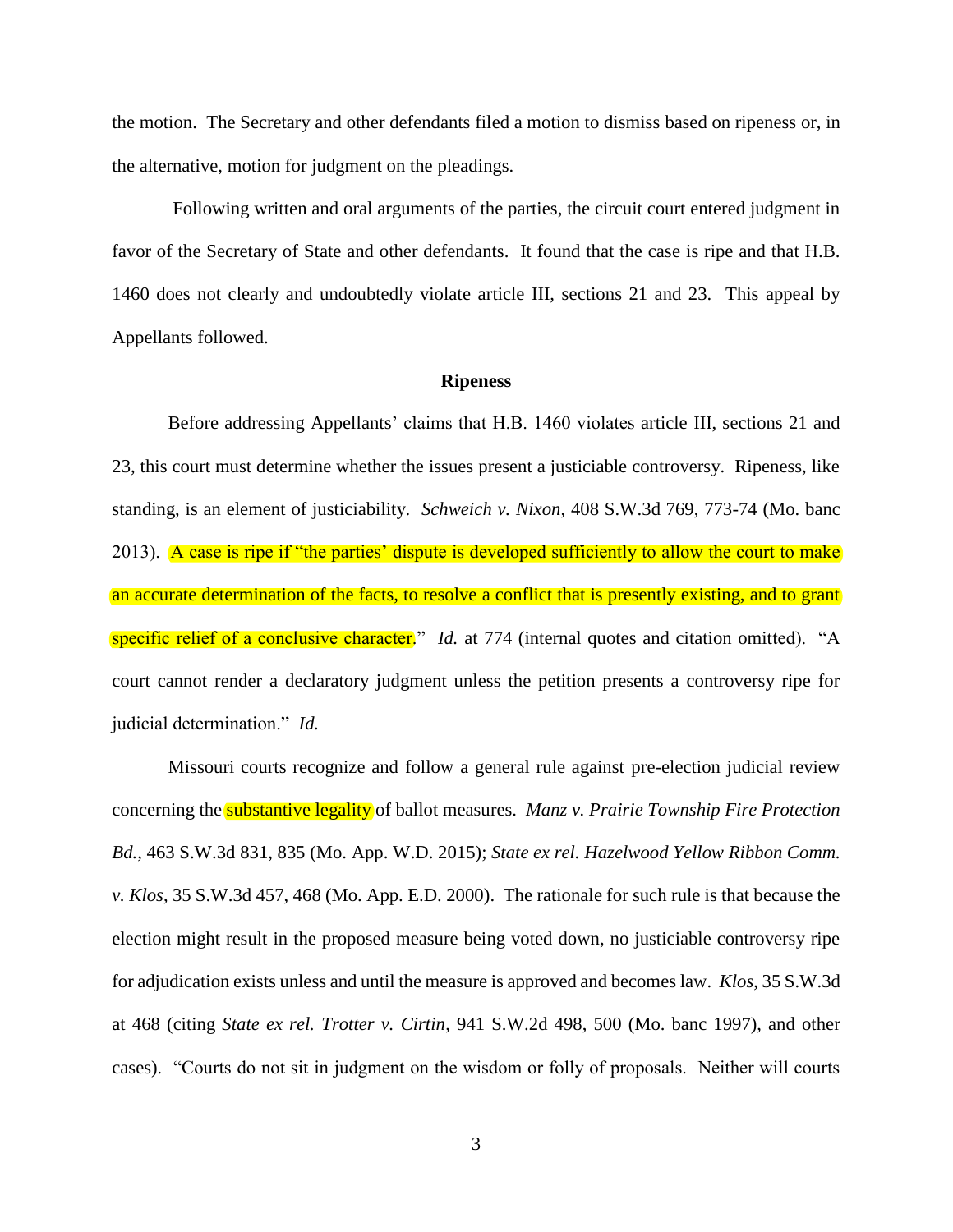give advisory opinions as to whether a particular proposal would, *if adopted*, violate some superseding fundamental law…." *Missourians to Protect the Initiative Process v. Blunt*, 799 S.W.2d 824, 827 (Mo. banc 1990). *See also Boeving v. Kander*, 496 S.W.3d 498, 511 (Mo. banc 2016); *Brown v. Carnahan*, 370 S.W.3d 637, 645 (Mo. banc 2012).

Courts may, however, consider **procedural** or ballot issues that have a bearing upon the integrity of the election itself prior to presentation of a proposal to the people. *Cirtin*, 941 S.W.2d at 500; *Manz*, 463 S.W.3d at 836. "Our single function is to ask whether the constitutional requirements and limits of power, as expressed in the provisions relating to the procedure and form of initiative petitions, have been regarded." *Missourians to Protect the Initiative Process*, 799 S.W.2d at 827. Accordingly, "pre-election challenges are limited to claims that procedures for submitting a proposal to the voters were not followed." *City of Kansas City v. Kansas City Bd. of Election Comm'rs*, 505 S.W.3d 795, 798 (Mo. banc 2017).

The circuit court determined that this case is ripe pre-election under *Missourians to Protect the Initiative Process v. Blunt*, 799 S.W.2d 824 (Mo. banc 1990). That case involved a proposed initiative petition to amend the state's constitution. *Id.* at 826. The trial court enjoined the Secretary of State from placing the initiative proposal on the ballot finding that it did not comply with the provisions of article III, section 50 requiring that petitions for constitutional amendments contain no "more than one subject and matters properly connected therewith." *Id.* at 826-27. On appeal, the Secretary of State and the intervenor that originally submitted the proposed initiative petition argued that the trial court did not have authority to consider whether the proposal complied with the single subject requirement of article III, section 50 prior to the election. *Id.* at 827.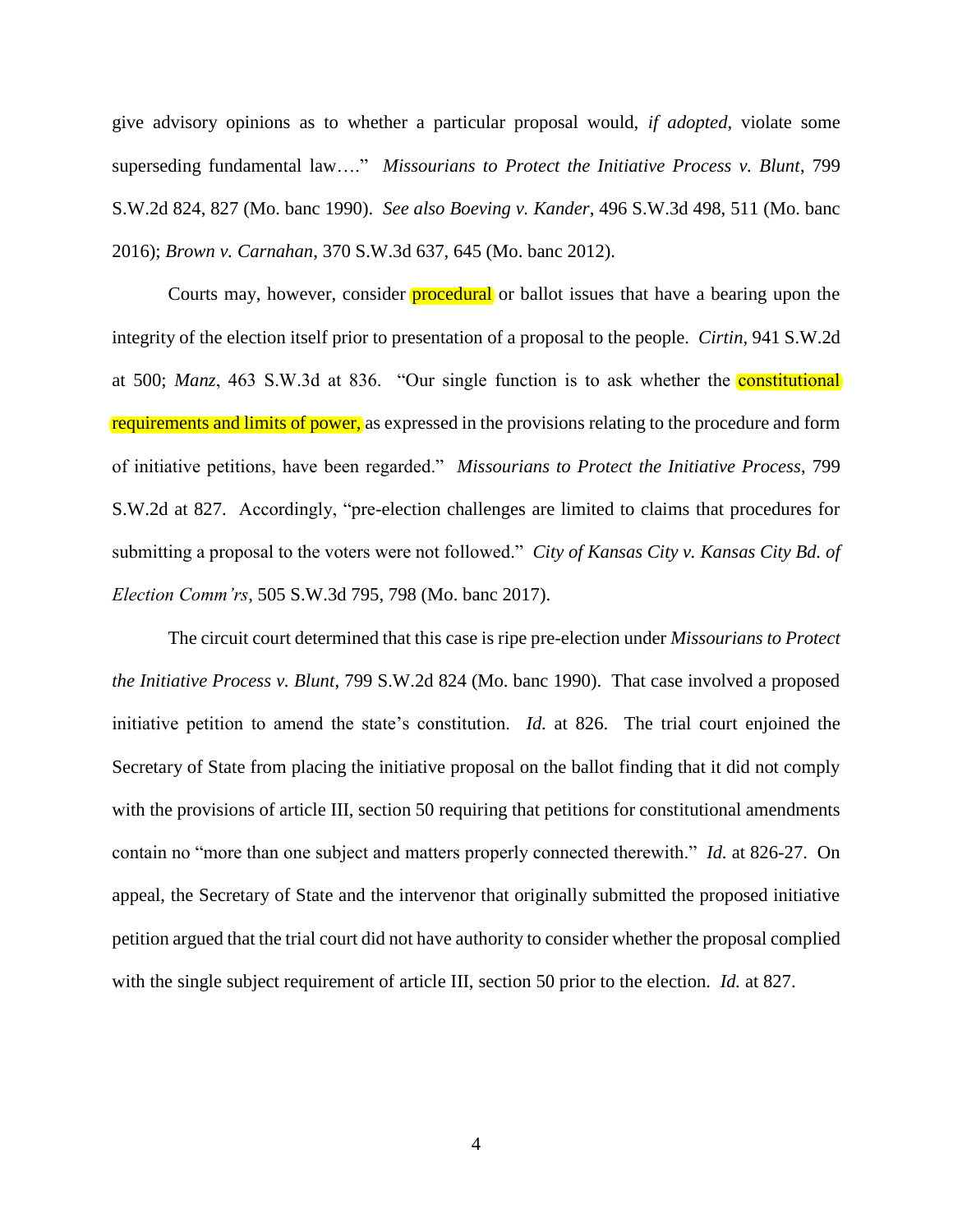The Missouri Supreme Court disagreed. It noted several cases in which courts conducted pre-election reviews to determine if conditions precedent to placing a proposal on the ballot were met. *Id.* at 828. It held that ultimately, the plain language and reasonable construction of the constitution and statutory provisions relating to the initiative process governs pre-election judicial review of initiative measures. *Id.*

The Court explained that among other prerequisites, article III, section 50 provides, "Petitions for constitutional amendments shall not contain more than one amended and revised article of this constitution, or one new article which shall not contain more than one subject and matters properly connected therewith." *Id.* It held that any reasonable construction of article III, section 50 leads to the inescapable conclusion that if the prerequisites of the article are not met, the proposal is not to be on the ballot. *Id.* The Court further explained that the legislature charged the Secretary of State with determining whether an initiative petition complies with the Missouri Constitution and chapter 116, which at a minimum requires the Secretary to insure that the threshold requirements of article III, section 50 are met, and that after the Secretary certifies a petition as sufficient or insufficient, any citizen may apply to the circuit court to compel the Secretary to reverse the decision. *Id.* at 828-29 (citing §§ 116.120.1 and 116.200, RSMo 1986). Thus, under the constitution and statutes relating to the initiative process, any controversy as to whether the prerequisites of article III, section 50 have been met is ripe for judicial determination when the Secretary of State makes a decision to submit or refuse to submit an initiative to the voters. *Id.* at 828.

This case, however, does not involve an initiative petition but a referendum ordered by the General Assembly. Under article III, section 49 of the Missouri Constitution, the people reserve to themselves two powers to enact and reject laws: "The people reserve power to propose and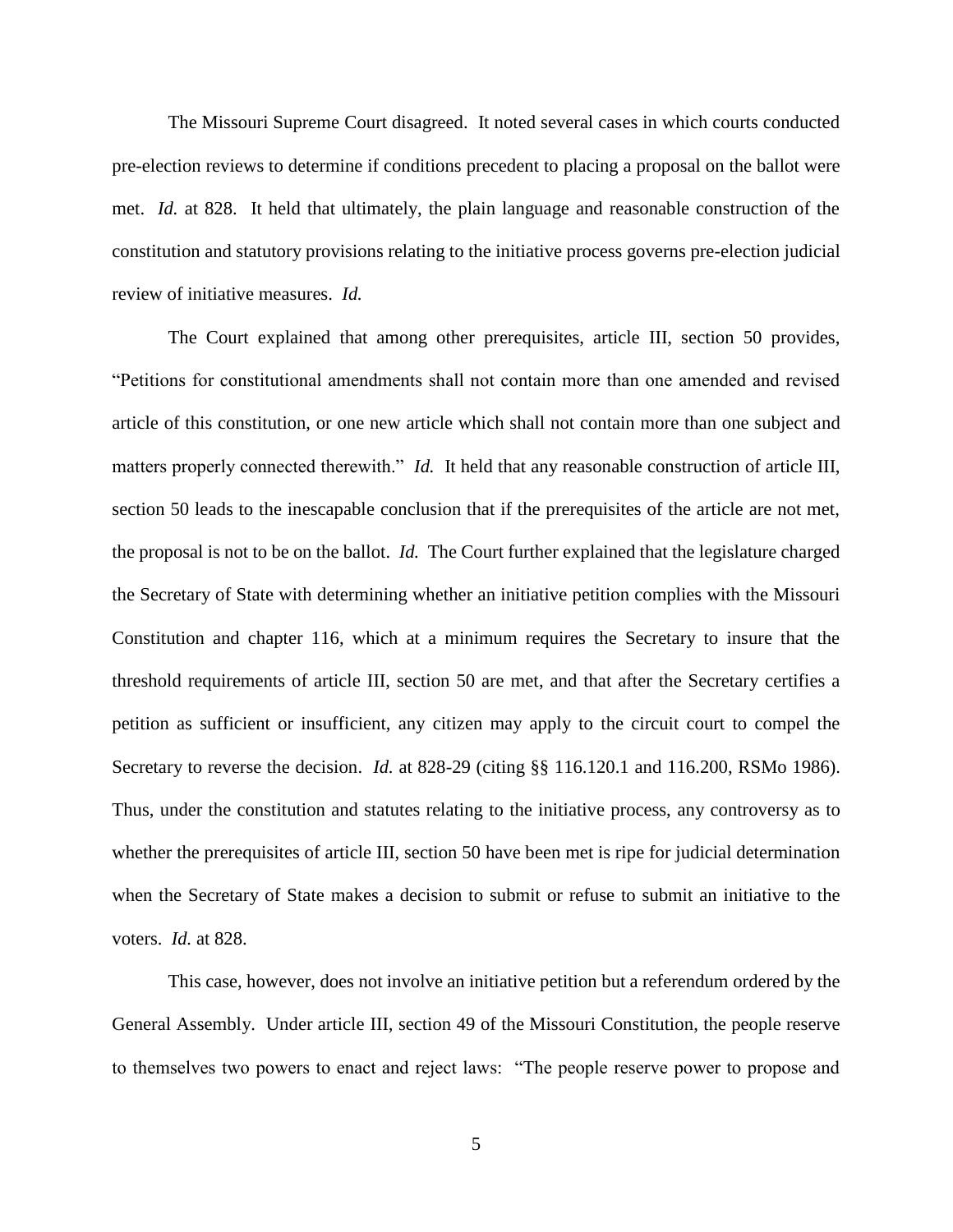enact or reject laws and amendments to the constitution by the initiative, independent of the general assembly, and also reserve power to approve or reject by referendum any act of the general assembly except as hereinafter provided." The first power is the initiative, and the second is the referendum. *Stickler v. Ashcroft*, 539 S.W.3d 702, 712 n.8 (Mo. App. W.D. 2017)(quoting MO. CONST. art. IV. § 57 (1908), the amendment that created the initiative and referendum). An initiative allows the people to bypass their elected representatives and reserves direct lawmaking power with the voters of the state. *Brown v. Carnahan*, 370 S.W.3d 637, 673 (Mo. banc 2012)(Fischer, J., concurring). An initiative petition can propose amendments to the constitution or can propose laws. MO. CONST. art. III, §§ 49 and 50.

On the other hand, a referendum is a reservation by the people of the right to have submitted to them for their approval or rejection any laws passed by the legislature, with certain exceptions. *State ex rel. Drain v. Becker*, 240 S.W. 229, 230-31 (Mo. banc 1922). A referendum is also a constitutionally authorized method for the general assembly to delegate its legislative authority. *Akin v. Dir. of Revenue*, 934 S.W.2d 295, 299 (Mo. banc 1996). The purpose of a referendum is to suspend or annul a law that has not gone into effect and to provide the people a means of giving expression to a legislative proposition and require their approval before it becomes operative as law. *Stickler*, 539 S.W.3d at 713. The veto power of the governor does not extend to measures referred to the people, and any measure referred to the people takes effect when approved by voters.<sup>2</sup> MO. CONST. art. III, § 52(b). A referendum may be ordered either by petitions signed by voters or by the general assembly. MO. CONST. art. III, § 52(a).

 $\overline{a}$ 

<sup>&</sup>lt;sup>2</sup> The referendum at issue in this case gives the General Assembly the authority to bypass the Governor's power to sign or veto the bill and grants to the voters the power to enact or reject the bill through the ballot box. A challenge to a bill brought after it is adopted by the general assembly but before the governor takes action to sign or veto the bill would not be considered by this court as it would not be ripe.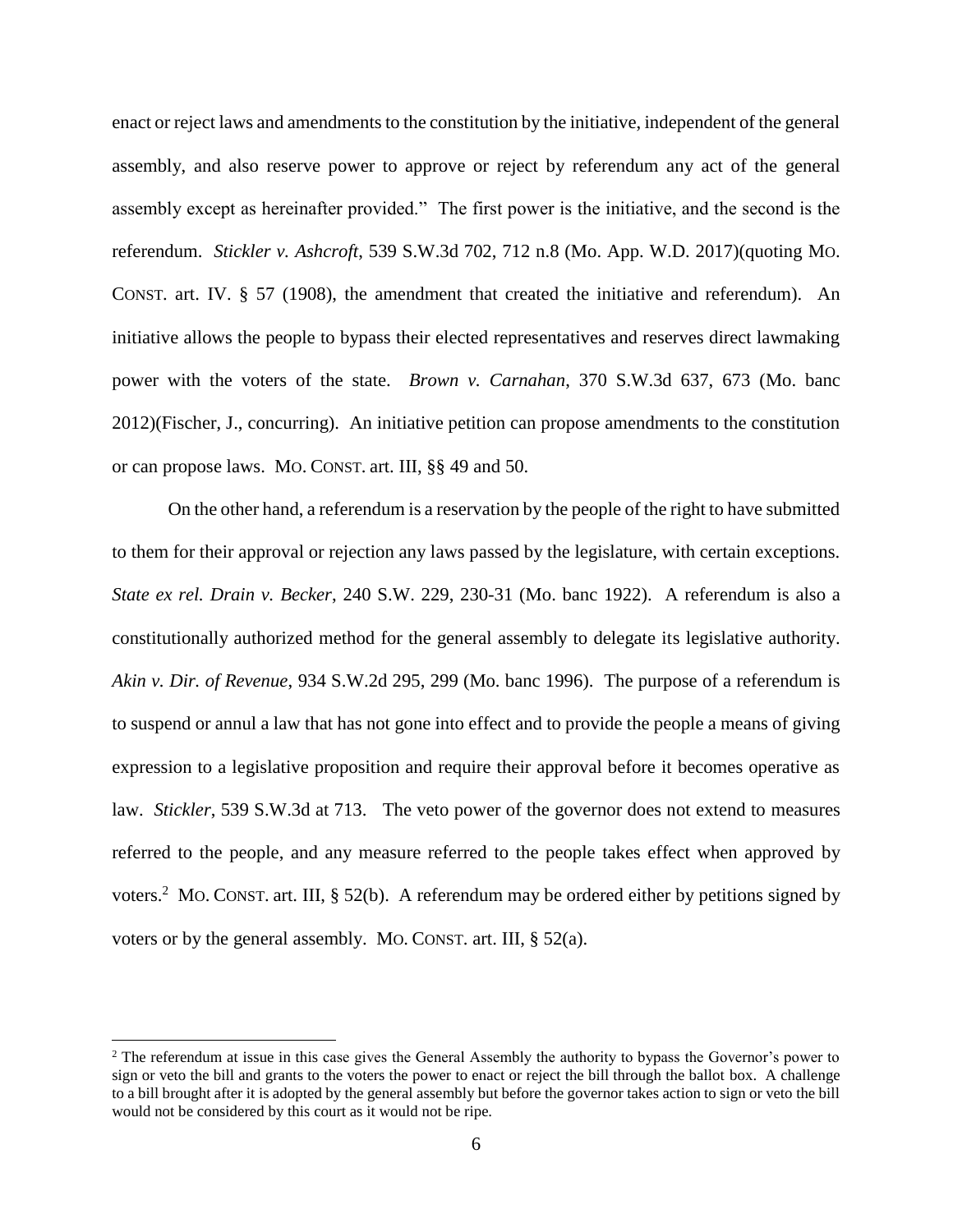Article III, section 50 sets forth the requirements for the form and procedure of initiative petitions proposing constitutional amendments or statutory enactments including single-article and single-subject requirements for proposed constitutional amendments, single-subject and clear-title requirements for proposed statutory enactments, and signature requirements and filing deadlines for both types of initiative petitions. *Boeving*, 496 S.W.3d at 512. Under *Missourians to Protect the Initiative Process*, challenges based on those requirements may be asserted prior to the election. *Id.*; *Missourians to Protect the Initiative Process*, 799 S.W.3d at 828. Article III, section 50, however, does not apply to referendums, and, indeed, Appellants did not challenge H.B. 1460 on that basis.

The procedure for referendums is governed by article III, section 52(a). It provides:

A referendum may be ordered (except as to laws necessary for the immediate preservation of the public peace, health or safety, and laws making appropriations for the current expenses of the state government, for the maintenance of state institutions and for the support of public schools) either by petitions signed by five percent of the legal voters in each of two-thirds of the congressional districts in the state, or by the general assembly, as other bills are enacted. Referendum petitions shall be filed with the secretary of state not more than ninety days after the final adjournment of the session of the general assembly which passed the bill on which the referendum is demanded.

MO. CONST. art. III, § 52(a). It contains a signature requirement and filing deadline for referendums ordered by petitions signed by voters. *Id.* It does not contain original purpose, singlesubject, or clear-title requirements for either a referendum ordered by petitions signed by voters or by the general assembly. Appellants do not challenge H.B. 1460 under any threshold requirement of article III, section 52(a) for placement on the ballot of a referendum ordered by the general assembly.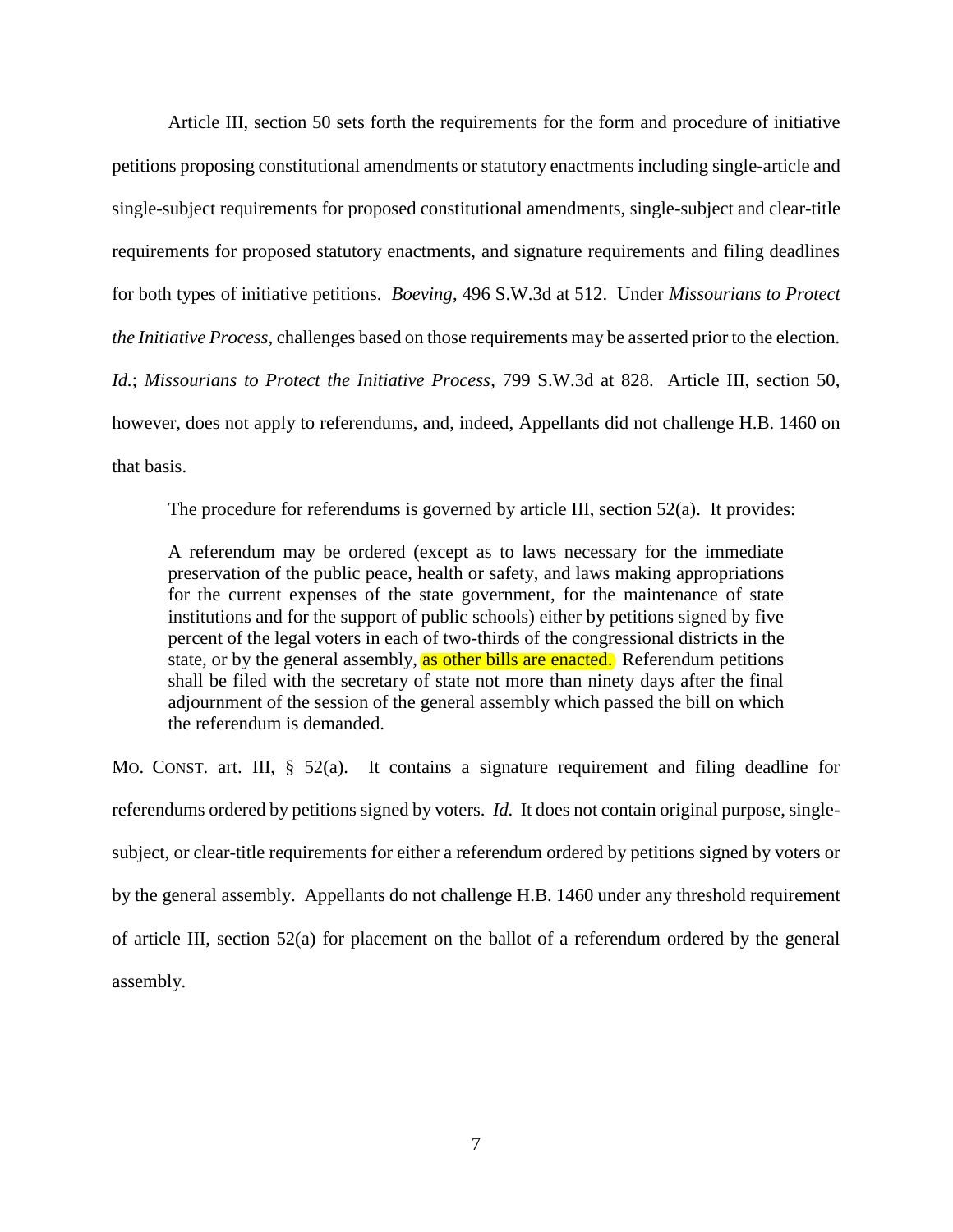Appellants did argue in the trial court that their challenges under article III, sections 21 and 23 are themselves procedural and not substantive, thus, the case is ripe for pre-election judicial review. While Appellants are correct that article III, sections 21 and 23 are procedural limitations on the legislative process, *SSM Cardinal Glennon Children's Hosp. v. State*, 68 S.W.3d 412, 416 (Mo. banc 2002), challenges under these sections require review of the language of the bills themselves rather than the procedures followed to enact them. Furthermore, the limitations are not contained in article III, section 52(a) or any other constitutional or statutory provisions relating to the procedure and form of referendums ordered by the general assembly. As discussed, preelection challenges are limited to claims that the procedures for submitting a proposal to the voters were not followed. *Kansas City Bd. of Election Comm'rs*, 505 S.W.3d at 798. Nothing in the constitutional provisions relating to procedure and form of referendums ordered by the general assembly supports pre-election judicial review of Appellants' claims under article III, sections 21 and 23.

Similarly, nothing in Chapter 116, which applies to elections on statewide ballot measures, supports pre-election judicial review in this case. Chapter 116 authorizes certain pre-election challenges to ballot measures. *See* §§ 116.190 (fair ballot language statement), 116.190 (ballot title and fiscal note), 116.120, RSMo 2016 (sufficiency of initiative or referendum petitions). Appellants' claims, however, do not challenge the official ballot title or fiscal note or the fair ballot language prepared for H.B. 1460. Furthermore, section 116.200 does not apply to a referendum ordered by the general assembly.

In sum, the constitutional and statutory provisions relating to the procedure and form of referendums ordered by the general assembly do not support pre-election review of Appellants' challenges under article III, sections 21 and 23. And because H.B. 1460 may never be enacted by